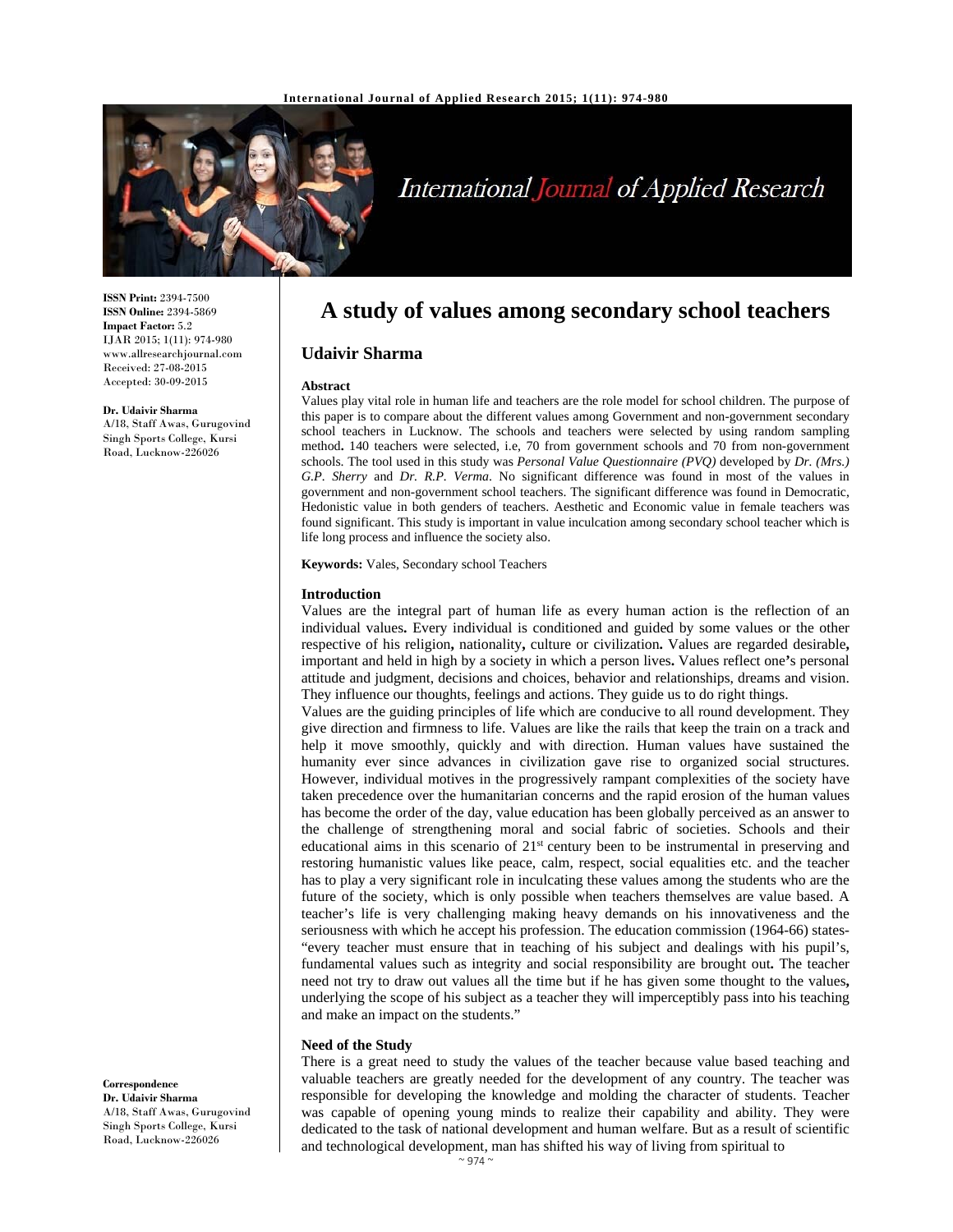materialistic approach. The challenge before our country and all over the world is inculcation of moral, ethical, social and spiritual values and we have become slaves of material civilization.

Unfortunately in the present Indian society the teacher stands for split personality. His/her position has highly degraded and demoralized because of several external and situational factors like caste, money, status, political influences etc. teacher behavior has become highly suspicious, corrupt and disgusting, today teachers look more for monetary benefit and power than for integrity of the profession. Teacher's values play a significant and crucial role in shaping and molding the behavior of the child and if the teacher will have values in him, he can instill the same in the child which is the need of the present society. Success of any educational system depends much on the sincerity and qualities of its teacher**,** he plays many roles in order to ensure that educational goals envisaged as realized. It is rightly said that destiny of a nation is shaped in a classroom. The destiny shaping is the prime responsibility of the teacher. Teacher's value system, their perceptions, their behavior, style and outlook probably influence students' behavior. The national policy of education (1986) has justified value education as follows: "In our culturally plural society education foster, universal and eternal value oriented towards the unity and integration of our people**.** Such value oriented education should help eliminate obscurantism**,** religious fanaticism**,** violence, superstitions and fatalism."

## **Objectives of the Study**

To compare the religious values, social values, democratic values, aesthetic values, economic values, knowledge values, hedonistic values, power values, family prestige values and health values in government and non-government secondary school teachers

## **Hypothesis of the Study**

- 1. There is no significant difference between the religious values, social values, democratic values, aesthetic values, economic values, knowledge values, hedonistic values, power values, family prestige values and health values of male secondary school teachers of government and non-government schools.
- 2. There is no significant difference between the religious values, social values, democratic values, aesthetic values, economic values, knowledge values, hedonistic values, power values, family prestige values and health values of female secondary school teachers of government and non-government schools.

# **Research Design**

The population of this study constitutes all the secondary school teachers of government and non-government schools of Lucknow city. The schools and teachers were selected by using random sampling method. 140 teachers were selected, i.e., 70 from government schools and 70 from nongovernment schools. The list of teachers and schools are as follows:

| Sr. No. | <b>Name of Government Schools</b>                    | Number of male teachers        | <b>Number of female teachers</b> | Total |
|---------|------------------------------------------------------|--------------------------------|----------------------------------|-------|
|         | <b>Bal Vidya Mandirg Inter College</b>               |                                |                                  | 8     |
|         | National Inter College                               |                                |                                  | 14    |
|         | Government Juiblee Inter College                     |                                |                                  | 14    |
|         | Islamia Inter College                                |                                |                                  | 15    |
|         | M.K.S.D. Inter College                               | 10                             |                                  | 19    |
|         | <b>Total</b>                                         | 35                             | 35                               | 70    |
| Sr. No. | <b>Name of Non-Government Schools</b>                | <b>Number of male teachers</b> | <b>Number of female teachers</b> | Total |
|         | R.L.B. Senior secondary School Sector-3, Vikas Nagar |                                | 12                               | 17    |
|         | City convent School                                  |                                |                                  | 16    |
|         | Pioneer Inter College                                | n                              |                                  | 12    |
|         | Lord Jesus Inter College                             |                                |                                  | 11    |
|         | Nirmala Convent Inter College                        | q                              |                                  | 14    |
|         | Total                                                | 35                             | 35                               | 70    |

- **1. Tool Used-** The tool used in this study is "Personal Value Questionnaire (PVQ)" made by Dr. (Mrs.) G.P. Sherry, ex-director of Dayalbagh, Educational Institute (Agra) and late Dr. R.P. Verma, professor of education department, B.H.U, Varanasi.
- **2. Data Collection-** Data were collected from male and female teachers with the help of personal value questionnaire.
- **3. Statistical Techniques Used-** The appropriate statistical techniques were used for data analyzing are as follows
- a. Mean
- b. Standard Deviation
- c. Standard Error of the Mean
- d. t**-**test

# **Findings and Interpretation of Data**

After analyzing of data, first of all total score of all the 140 secondary school teachers were taken for consideration, the mean and standard deviation of the different aspects of values like religious, social, democratic, aesthetic, economic, knowledge, hedonistic, power, family prestige and health, seen were as follows:

| Values                 | <b>No. of Teachers</b> | <b>Minimum Score</b> | <b>Maximum Score</b> | Mean  | <b>Standard Deviation</b> |
|------------------------|------------------------|----------------------|----------------------|-------|---------------------------|
| Religious              | 140                    |                      |                      | 9.45  | 3.061                     |
| Social                 | 140                    | 4                    | 21                   | 13.90 | 3.860                     |
| Democratic             | 140                    | 6                    | 20                   | 12.29 | 3.211                     |
| Aesthetic              | 140                    |                      | 20                   | 10.66 | 3.394                     |
| Economic               | 140                    |                      | 25                   | 12.88 | 4.573                     |
| Knowledge              | 140                    | Ω                    | 25                   | 15.61 | 3.498                     |
| Hedonistic             | 140                    |                      | 21                   | 11.46 | 4.011                     |
| Power                  | 140                    |                      | 20                   | 12.00 | 3.654                     |
| <b>Family Prestige</b> | 140                    |                      | 19                   | 11.94 | 3.340                     |
| Health                 | 140                    |                      | 17                   | 9.48  | 3.490                     |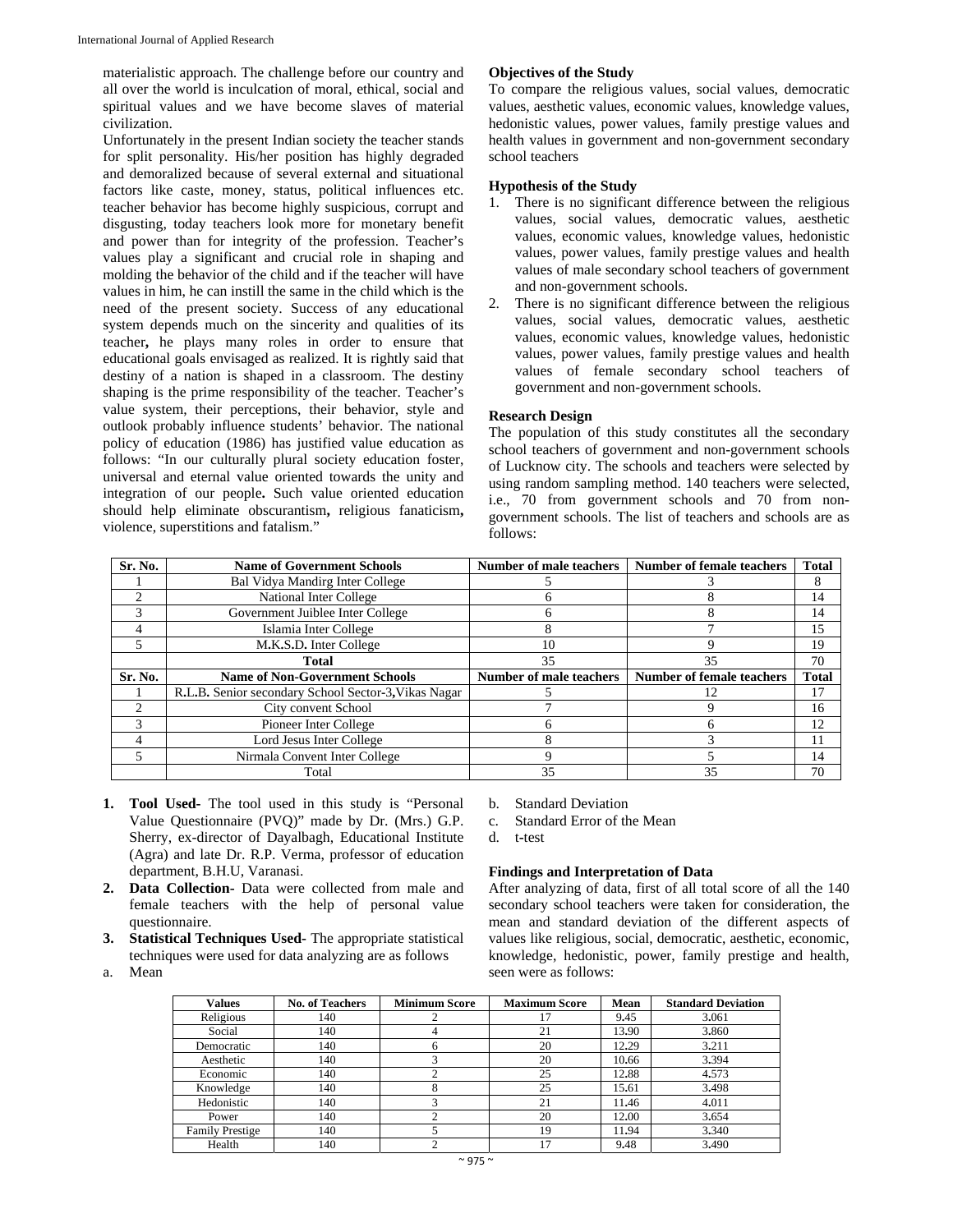Above table shows that Knowledge value have maximum mean therefore, 15.61, it shows that the knowledge takes first place of secondary school teachers in life. In the same way accordingly maximum value of mean, social, economic, democratic, power, family prestige, hedonistic, aesthetic, health, and religious values take place in teachers' life.

#### **Hypothesis-1**

There is no significance difference between the religious values of male secondary school teachers of government and non-government school.

| <b>Schools</b>        | <b>NT</b>     | Mean         | <b>Standard Deviation</b> | <b>Standard Error of Mean</b> | t-value     |
|-----------------------|---------------|--------------|---------------------------|-------------------------------|-------------|
| Government (male)     | $\sim$ $\sim$ | 9.26         | 2.454                     | 0.415                         | 0.814       |
| Non-government (male) | n F           | די מ<br>0.11 | 3.092                     | 0.523                         | at df $=68$ |

The above table shows that mean, S.D. and standard error of mean are 9.26, 2.454 and 0.415 respectively of 35 male government secondary school teachers and 8.71, 3.092 and 0.523 respectively of 35 male non-government secondary school teachers and t-value 0.814 at df =68. But calculated value  $0.814$  is less than table value 2.00 of t  $(0.814<2.00)$  at  $df =68$ . Hence, clearly hypothesis-1 is accepted. It means there is no significant difference between the religious values of male secondary school teachers of government and non-

government schools. Hence, religious values are same of male, government and non-government secondary school teachers.

#### **Hypothesis-2**

There is no significance difference between the religious values of female secondary school teachers of government and non-government school.

| Schools                 |    | Mean  | <b>Standard Deviation</b> | <b>Standard Error of Mean</b> | t-value     |
|-------------------------|----|-------|---------------------------|-------------------------------|-------------|
| Government (female)     | 35 | 9.83  | 3.626                     | 0.613                         | 0.218       |
| Non-government (female) | 35 | 10.00 | 2.921                     | 0.494                         | at df $=68$ |

The above table shows that mean, S.D. and standard error of mean are 9.83, 3.626 and 0.613 respectively of 35 female government secondary school teachers and 10.00, 2.921 and 0.494 respectively of 35 female non-government secondary school teachers and t-value 0.218 at df =68. But calculated value 0.218 is less than table value 2.00 of t (0.218<2.00) at  $df =68$ . Hence, clearly hypothesis-2 is accepted. It means there is no significant difference between the religious values of female secondary school teachers of government and nongovernment schools. Hence, religious values are same of female, government and non-government secondary school teachers.

## **Hypothesis -3**

There is no significance difference between the social values of male secondary school teachers of government and nongovernment school.

| <b>Schools</b>        | <b>NT</b> | <b>Mean</b> | <b>Standard Deviation</b> | <b>Standard Error of Mean</b> | t-value     |
|-----------------------|-----------|-------------|---------------------------|-------------------------------|-------------|
| Government (male)     | $\Omega$  |             | 4.015                     | 0.679                         | 0.504       |
| Non-government (male) | 35        | 12.06       | 3.038                     | 0.514                         | at df $=68$ |

The above table shows that mean, S.D. and standard error of mean are 11.63, 4.015 and 0.679 respectively of 35 male government secondary school teachers and 12.06, 3.038 and 0.514 respectively of 35 male non-government secondary school teachers and t-value 0.504 at df =68. But calculated value 0.504 is less than table value 2.00 of t (0.504<2.00) at  $df =68$ . Hence, clearly hypothesis-3 is accepted. It means there is no significant difference between the social values of male secondary school teachers of government and non-

government schools. Hence, social values are same of male, government and non-government secondary school teachers. They have same feeling for love, sympathy, charity, kindness and serving the people regarding social values.

#### **Hypothesis-4**

There is no significance difference between the social values of female secondary school teachers of government and nongovernment school.

| Schools                 | <b>NT</b>          | Mean  | <b>Standard Deviation</b> | <b>Standard Error of Mean</b> | t-value     |
|-------------------------|--------------------|-------|---------------------------|-------------------------------|-------------|
| Government (female)     | $\sim$ $\sim$      | .5.80 | 2.939                     | 0.497                         | 0.439       |
| Non-government (female) | $\sim$ $\sim$<br>ັ | 16.11 | 3.056                     | 0.517                         | at df $=68$ |

The above table shows that mean, S.D. and standard error of mean are 15.80, 2.939 and 0.497 respectively of 35 female government secondary school teachers and 16.11, 3.056 and 0.517 respectively of 35 female non-government secondary school teachers and t-value  $0.439$  at df  $=68$ . But calculated value 0.439 is less than table value 2.00 of t (0.439<2.00) at  $df =68$ . Hence, clearly hypothesis-4 is accepted. It means there is no significant difference between the social values of female secondary school teachers of government and nongovernment schools. Hence, social values are same of female, government and non-government secondary school teachers. They have same feeling for love, sympathy, charity, kindness and serving the people regarding social values.

# **Hypothesis-5**

There is no significance difference between the democratic values of male secondary school teachers of government and non-government school.

| Schools                  | - -                           | <b>Mean</b>      | <b>Standard Deviation</b> | <b>Standard Error of Mean</b> | t-value         |
|--------------------------|-------------------------------|------------------|---------------------------|-------------------------------|-----------------|
| Government (male)        | $\sim$ $\sim$<br>ັ            | 10.37            | 2.001                     | ).338                         | 3.012           |
| (male)<br>Non-government | $\overline{\phantom{a}}$<br>ັ | 10.22<br>ر ے . ب | 3.049                     | 0.515                         | at df<br>$= 68$ |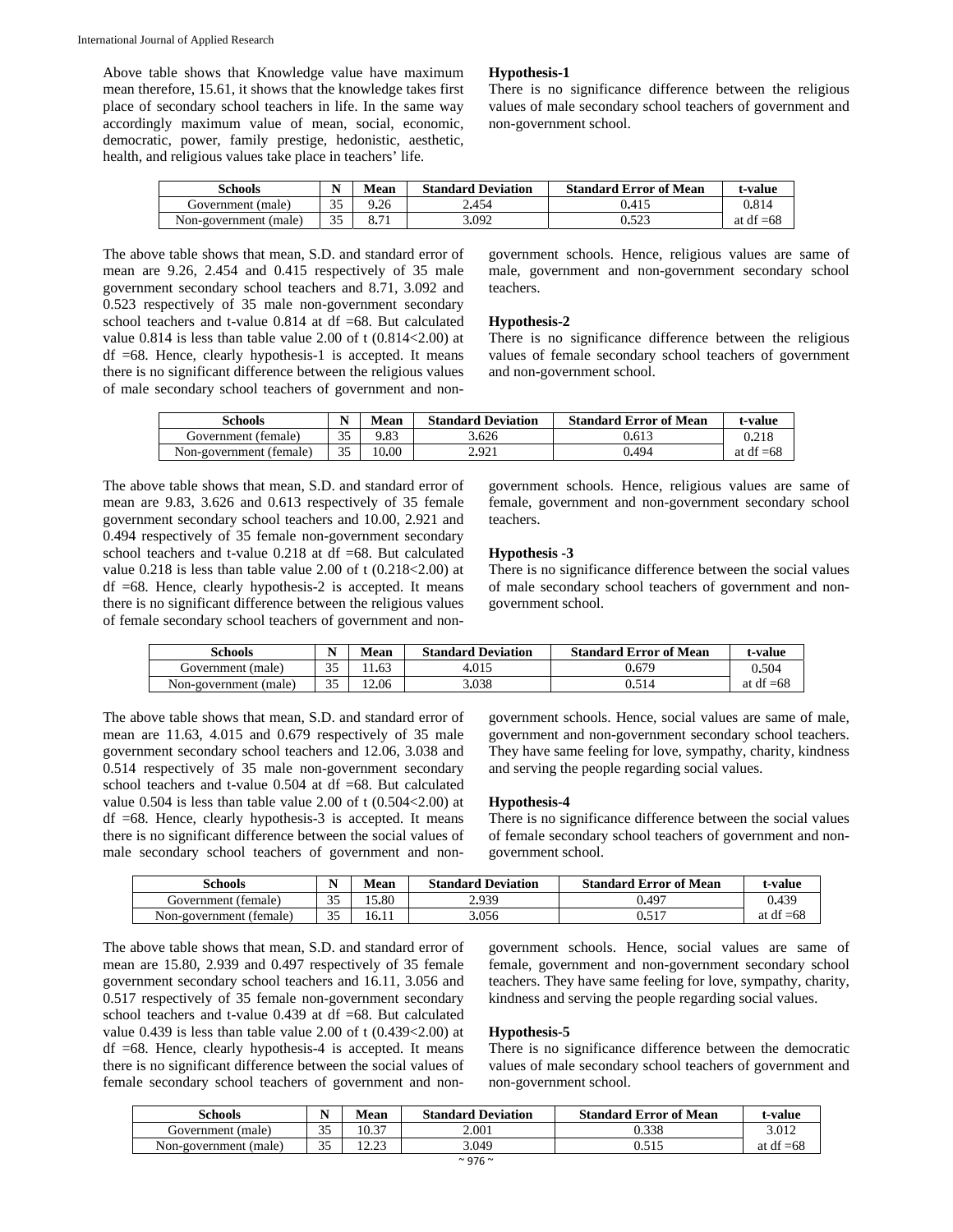The above table shows that mean, S.D. and standard error of mean are 10.37, 2.001 and 0.338 respectively of 35 male government secondary school teachers and 12.23, 3.049 and 0.515 respectively of 35 male non-government secondary school teachers and t-value 3.012 at df =68. But calculated value 3.012 is greater than table value 2.00 of t (3.012>2.00) at df =68. Hence, clearly hypothesis-5 is rejected. It means there is significant difference between the democratic values of male secondary school teachers of government and nongovernment schools. Hence, democratic values are not same of male, government and non-government secondary school teachers. Here mean of non-government male secondary

school teachers is 12.23 is greater than mean of government male secondary school teachers is 10.37 (12.23>10.37). Hence, clearly non-government male school teachers are more democratic than government male school teachers due to non-government male school teachers participated in different leadership programs.

#### **Hypothesis-6**

There is no significance difference between the democratic values of female secondary school teachers of government and non-government school.

| Schools                 | <b>BT</b><br>IN. | Mean       | <b>Standard Deviation</b> | <b>Standard Error of Mean</b> | t-value         |
|-------------------------|------------------|------------|---------------------------|-------------------------------|-----------------|
| Government (female)     | $\cap$<br>ر ر    | $+20$<br>4 | 3.729                     | ).554                         | 2.313           |
| Non-government (female) | 25               | .2.38      | 3.248                     |                               | $= 68$<br>at df |

The above table shows that mean, S.D. and standard error of mean are 14.20, 3.729 and 0.554 respectively of 35 female government secondary school teachers and 12.38, 3.248 and 0.557 respectively of 35 female non-government secondary school teachers and t-value 2.313 at df =68. But calculated value 2.313 is greater than table value 2.00 of t (2.313>2.00) at df =68. Hence, clearly hypothesis-6 is rejected. It means there is significant difference between the democratic values of female secondary school teachers of government and nongovernment schools. Hence, democratic values are not same of female, government and non-government secondary school teachers. Here mean of non-government female

secondary school teachers is 12.38 is less than mean of government female secondary school teachers is 14.20 (12.38<14.20). Hence, clearly government school teachers are more democratic than non-government school teachers due to government school teachers do not discriminate with their children on the basis of caste, colour, religion, language, etc.

## **Hypothesis-7**

There is no significance difference between the aesthetic values of male secondary school teachers of government and non-government school.

| Schools               | $\mathbf{r}$<br>N | Mean | <b>Standard Deviation</b> | <b>Standard Error of Mean</b> | t-value     |
|-----------------------|-------------------|------|---------------------------|-------------------------------|-------------|
| Government (male)     | n F               | 9.47 | 3.013                     | $0.50^{\circ}$                | 0.337       |
| Non-government (male) | 35                | 9.49 | 3355<br>                  | J.567                         | at df $=68$ |

The above table shows that mean, S.D. and standard error of mean are 9.47, 3.013 and 0.509 respectively of 35 male government secondary school teachers and 9.49, 3.355 and 0.567 respectively of 35 male non-government secondary school teachers and t-value 0.337 at df =68. But calculated value 0.337 is less than table value 2.00 of t (0.337<2.00) at  $df =68$ . Hence, clearly hypothesis-7 is accepted. It means there is no significant difference between the aesthetic values of male secondary school teachers of government and nongovernment schools. Hence, aesthetic values are same of male, government and non-government secondary school teachers.

#### **Hypothesis-8**

There is no significance difference between the aesthetic values of female secondary school teachers of government and non-government school.

| Schools                 |          | Mean | <b>Standard Deviation</b> | <b>Standard Error of Mean</b> | t-value     |
|-------------------------|----------|------|---------------------------|-------------------------------|-------------|
| Government (female)     | $\cap$   | 0.91 | 3.203                     | 0.541                         | 2.029       |
| Non-government (female) | $\Omega$ | 2.49 | .275<br>ل ایک د           | 0.554                         | at df $=68$ |

The above table shows that mean, S.D. and standard error of mean are 10.91, 3.203 and 0.541 respectively of 35 female government secondary school teachers and 12.49, 3.275 and 0.554 respectively of 35 female non-government secondary school teachers and t-value 2.029 at df =68. But calculated value 2.029 is greater than table value 2.00 of t (2.029>2.00) at df =68. Hence, clearly hypothesis-8 is rejected. It means there is significant difference between the aesthetic values of female secondary school teachers of government and nongovernment schools. Here mean of non-government female secondary school teachers is 12.49 is greater than mean of government female secondary school teachers is 10.91

(12.49>10.91). Hence, clearly non-government female school teachers are more aesthetic than government female school teachers due to non-government female school teachers have to participate in many activities like music, drawing, cultural activities, etc. and government female school teachers don't take any interest in such activities.

#### **Hypothesis-9**

There is no significance difference between the economic values of male secondary school teachers of government and non-government school.

| <b>Schools</b>        | $\sim$ $\sim$ | Mean  | <b>Standard Deviation</b> | <b>Standard Error of Mean</b> | .-value     |
|-----------------------|---------------|-------|---------------------------|-------------------------------|-------------|
| Government (male)     | 25<br>ر ر     | 4.40  | 4.110                     | 0.695                         | .488        |
| Non-government (male) | つよ            | 15.74 | 3.407                     | 0.576                         | at df $=68$ |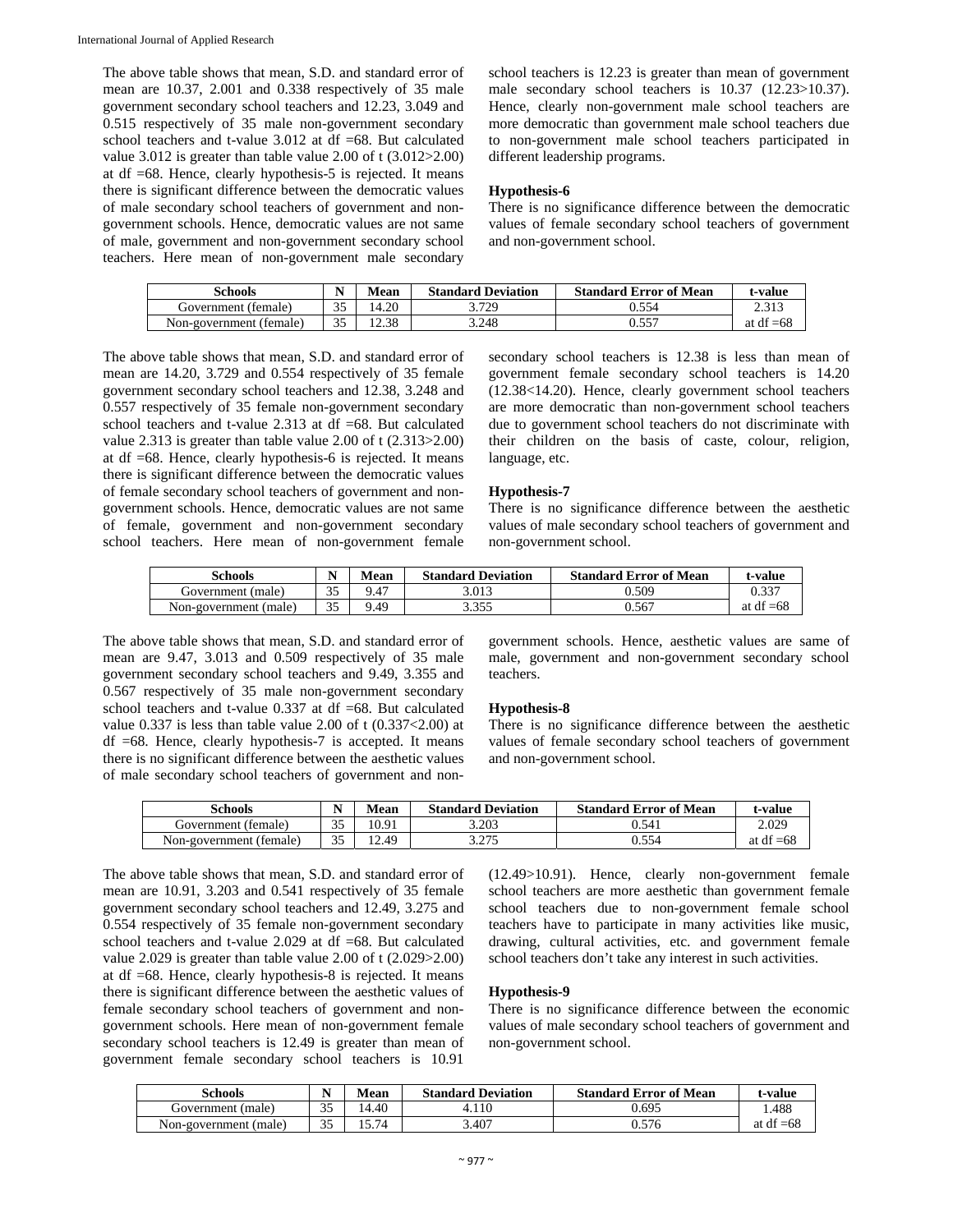The above table shows that mean, S.D. and standard error of mean are 14.40, 4.110 and 0.695 respectively of 35 male government secondary school teachers and 15.74, 3.407 and 0.576 respectively of 35 male non-government secondary school teachers and t-value 1.488 at df =68. But calculated value 1.488 is less than table value 2.00 of t (1.488<2.00) at  $df =68$ . Hence, clearly hypothesis-9 is accepted. It means there is no significant difference between the economic values of male secondary school teachers of government and non-government schools. Hence, economic values are same of male, government and non-government secondary school teachers.

#### **Hypothesis-10**

There is no significance difference between the economic values of female secondary school teachers of government and non-government school.

| Schools                 | N      | Mean | <b>Standard Deviation</b> | <b>Standard Error of Mean</b> | t-value     |
|-------------------------|--------|------|---------------------------|-------------------------------|-------------|
| Government (female)     | $\cap$ | 9.66 | 4.505                     | 0.761                         | 2.084       |
| Non-government (female) | ΩE     |      | 3.715                     | 0.628                         | at df $=68$ |

The above table shows that mean, S.D. and standard error of mean are 9.66, 4.505 and 0.761 respectively of 35 female government secondary school teachers and 11.71, 3.715 and 0.628 respectively of 35 female non-government secondary school teachers and t-value 2.084 at df =68. But calculated value 2.084 is greater than table value 2.00 of t (2.084>2.00) at df =68. Hence, clearly hypothesis-10 is rejected. It means there is significant difference between the economic values of female secondary school teachers of government and nongovernment schools. Here mean of non-government female secondary school teachers is 11.71 is greater than mean of government female secondary school teachers is 9.66 (11.71>9.66). Hence, clearly non-government female school teachers are more economic than government female school teachers due to non-government female school teachers get less money than government female school teachers.

# **Hypothesis-11**

There is no significance difference between the knowledge values of male secondary school teachers of government and non-government school.

| Schools               | N      | Mean  | <b>Standard Deviation</b> | <b>Standard Error of Mean</b> | t-value     |
|-----------------------|--------|-------|---------------------------|-------------------------------|-------------|
| Government (male)     | $\sim$ | 4.89ء | 3.818                     | 0.645                         | 1.887       |
| Non-government (male) | 25     | 16.54 | 3.526                     | 0.596                         | at df $=68$ |

The above table shows that mean, S.D. and standard error of mean are 14.89, 3.818 and 0.645 respectively of 35 male government secondary school teachers and 16.54, 3.526 and 0.596 respectively of 35 male non-government secondary school teachers and t-value 1.887 at df =68. But calculated value 1.887 is less than table value 2.00 of t (1.887<2.00) at df =68. Hence, clearly hypothesis-11 is accepted. It means there is no significant difference between the knowledge values of male secondary school teachers of government and non-government schools. Hence, knowledge values are same of male, government and non-government secondary school teachers.

# **Hypothesis -12**

There is no significance difference between the knowledge values of female secondary school teachers of government and non-government school.

| Schools                 | N  | vlean               | <b>Standard Deviation</b> | <b>Standard Error of Mean</b> | t-value     |
|-------------------------|----|---------------------|---------------------------|-------------------------------|-------------|
| Government (female)     | つよ | $\sim$ 0.1<br>10.OI | 2.978                     | 0.503                         | 0.510       |
| Non-government (female) | つぐ | 1 J . / 1           | 2552<br>J.JJJ             | 0.601                         | at df $=68$ |

The above table shows that mean, S.D. and standard error of mean are 15.31, 2.798 and 0.503 respectively of 35 female government secondary school teachers and 15.71, 3.553 and 0.601 respectively of 35 female non-government secondary school teachers and t-value 0.510 at df =68. But calculated value  $0.510$  is less than table value  $2.00$  of t  $(0.510<2.00)$  at  $df = 68$ . Hence, clearly hypothesis-12 is accepted. It means there is no significant difference between the knowledge values of female secondary school teachers of government and non-government schools. Hence, knowledge values are same of female, government and non-government secondary school teachers.

# **Hypothesis-13**

There is no significance difference between the hedonistic values of male secondary school teachers of government and non-government school.

| Schools               | N  | Mean  | <b>Standard Deviation</b> | <b>Standard Error of Mean</b> | t-value     |
|-----------------------|----|-------|---------------------------|-------------------------------|-------------|
| Government (male)     | 25 | 13.26 | 3.898                     | ).659                         | 4.070       |
| Non-government (male) | 25 |       | 3.660                     | 0.596                         | at df $=68$ |

The above table shows that mean, S.D. and standard error of mean are 13.26, 3.898 and 0.659 respectively of 35 male government secondary school teachers and 9.71, 3.660 and 0.596 respectively of 35 male non-government secondary school teachers and t-value 4.070 at df =68. But calculated value 4.070 is greater than table value 2.00 of t (4.070>2.00) at df =68. Hence, clearly hypothesis-13 is rejected. It means there is significant difference between the hedonistic values of male secondary school teachers of government and nongovernment schools. Hence, hedonistic values are not same of male, government and non-government secondary school teachers. Here mean of government male secondary school teachers is 13.26 is greater than than mean of nongovernment male secondary school teachers is 9.71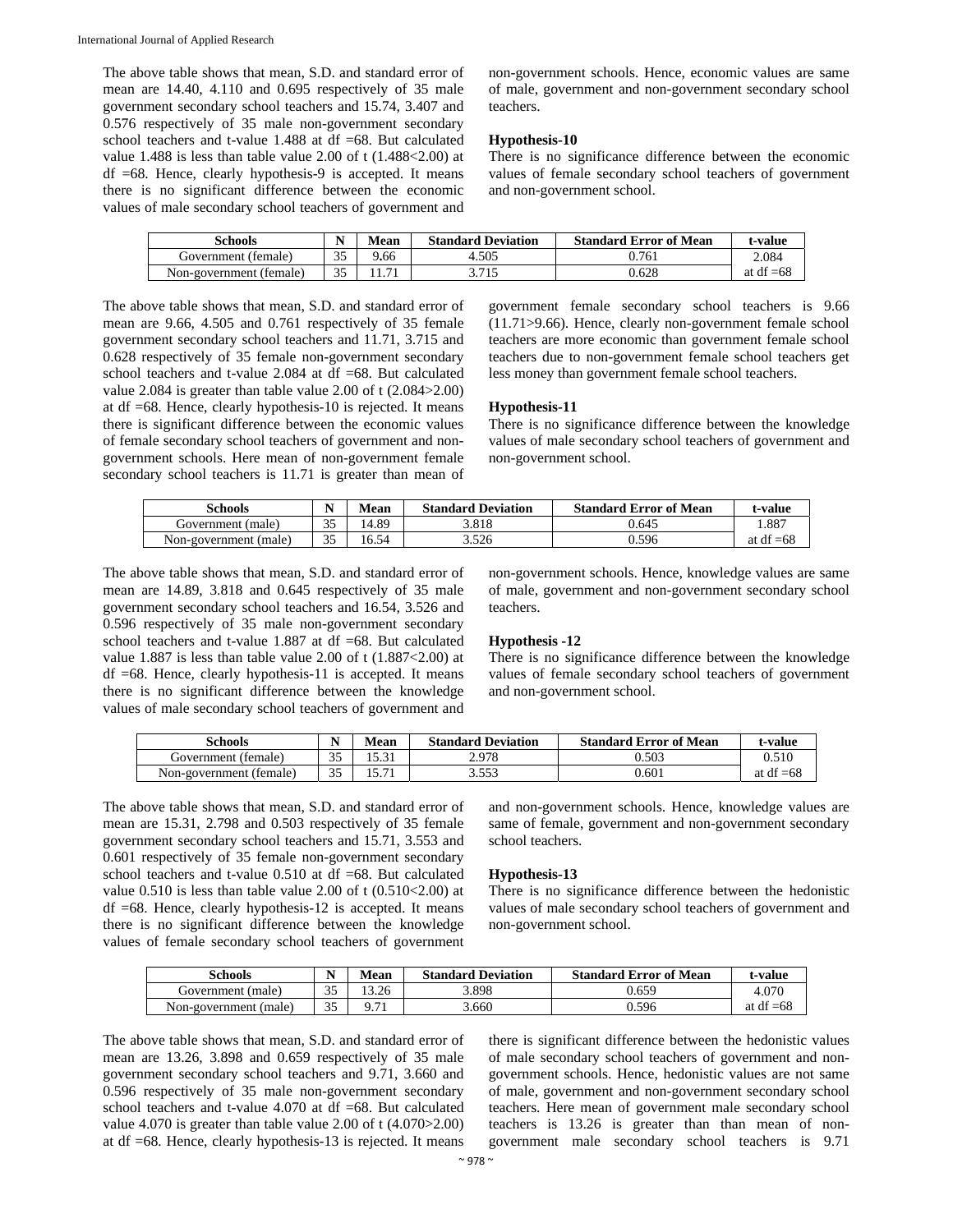(13.26>9.71). Hence, clearly government male school teachers are more hedonistic than non-government male school teachers due to government male school teachers have less work to do and they know their job is fix and stable.

#### **Hypothesis-14**

There is no significance difference between the hedonistic values of female secondary school teachers of government and non-government school.

| Schools                 | N         | Mean  | <b>Standard Deviation</b> | <b>Standard Error of Mean</b> | t-value     |
|-------------------------|-----------|-------|---------------------------|-------------------------------|-------------|
| Government (female)     | 25<br>ر ر | !3.60 | 3.664                     | 0.619                         | 5.347       |
| Non-government (female) | 35        | 9.26  | 3.109                     | 0.526                         | at df $=68$ |

The above table shows that mean, S.D. and standard error of mean are 13.60, 3.664 and 0.619 respectively of 35 female government secondary school teachers and 9.26, 3.109 and 0.526 respectively of 35 female non-government secondary school teachers and t-value 5.347 at df =68. But calculated value 5.347 is greater than table value 2.00 of t (5.347>2.00) at df =68. Hence, clearly hypothesis-14 is rejected. It means there is significant difference between the hedonistic values of female secondary school teachers of government and nongovernment schools. Hence, hedonistic values are not same of female, government and non-government secondary school teachers. Here mean of government female secondary school teachers is 13.26 is greater than than mean of nongovernment female secondary school teachers is 9.71 (13.26>9.71). Hence, clearly government female school teachers are more hedonistic than non-government female school teachers due to government female school teachers have less work to do and they know their job is fix and stable.

#### **Hypothesis-15**

There is no significance difference between the power values of male secondary school teachers of government and nongovernment school.

| Schools               |         | Mean  | <b>Standard Deviation</b> | <b>Standard Error of Mean</b> | t <b>-value</b> |
|-----------------------|---------|-------|---------------------------|-------------------------------|-----------------|
| Government (male)     | 25<br>ັ | 3.60  | 3.292                     | 0.556                         | 0.416           |
| Non-government (male) | 25<br>ັ | 13.26 | 3.592                     | 0.607                         | at df $=68$     |

The above table shows that mean, S.D. and standard error of mean are 13.60, 3.292 and 0.556 respectively of 35 male government secondary school teachers and 13.26, 3.592 and 0.607 respectively of 35 male non-government secondary school teachers and t-value 0.416 at df =68. But calculated value 0.416 is less than table value 2.00 of t (0.416<2.00) at  $df = 68$ . Hence, clearly hypothesis-15 is accepted. It means there is no significant difference between the power values of

male secondary school teachers of government and nongovernment schools. Hence, power values are same of male, government and non-government secondary school teachers.

#### **Hypothesis-16**

There is no significance difference between the power values of female secondary school teachers of government and nongovernment school.

| Schools                 | N  | Mean  | <b>Standard Deviation</b> | <b>Standard Error of Mean</b> | t-value     |
|-------------------------|----|-------|---------------------------|-------------------------------|-------------|
| Government (female)     | 35 | 10.00 | 3.781                     | 0.639                         | l.451       |
| Non-government (female) | 25 | .14   | 2.724                     | 0.460                         | at df $=68$ |

The above table shows that mean, S.D. and standard error of mean are 10.00, 3.781 and 0.639 respectively of 35 female government secondary school teachers and 11.14, 2.724 and 0.460 respectively of 35 female non-government secondary school teachers and t-value 1.451 at df =68. But calculated value 1.451 is less than table value 2.00 of t (1.451<2.00) at df =68. Hence, clearly hypothesis-16 is accepted. It means there is no significant difference between the power values of female secondary school teachers of government and nongovernment schools. Hence, power values are same of female, government and non-government secondary school teachers.

#### **Hypothesis-17**

There is no significance difference between the family prestige values of male secondary school teachers of government and non-government school.

| Schools               | N                | Mean  | <b>Standard Deviation</b> | <b>Standard Error of Mean</b> | t-value     |
|-----------------------|------------------|-------|---------------------------|-------------------------------|-------------|
| Government (male)     | $\cap$ $\subset$ | 10.27 | 2.669                     | 0.45                          | $1.33^{-}$  |
| Non-government (male) | $\Omega$         | 1.46  | 3.042                     | 0.514                         | at df $=68$ |

The above table shows that mean, S.D. and standard error of mean are 12.37, 2.669 and 0.451 respectively of 35 male government secondary school teachers and 11.46, 3.042 and 0.514 respectively of 35 male non-government secondary school teachers and t-value 1.337 at df =68. But calculated value 1.337 is less than table value 2.00 of t (1.337<2.00) at  $df = 68$ . Hence, clearly hypothesis-17 is accepted. It means there is no significant difference between the family prestige values of male secondary school teachers of government and

non-government schools. Hence, family prestige values are same of male, government and non-government secondary school teachers.

#### **Hypothesis-18**

There is no significance difference between the family prestige values of female secondary school teachers of government and non-government school.

| Schools                 | N         | Mean          | <b>Standard Deviation</b> | <b>Standard Error of Mean</b> | t-value     |
|-------------------------|-----------|---------------|---------------------------|-------------------------------|-------------|
| Government (female)     | つよ<br>ی و | 1000<br>⊥∠•∠J |                           | 0.696                         | 0.600       |
| Non-government (female) | 25<br>ت ب | 1.69          | 3.419                     | 0.578                         | at df $=68$ |